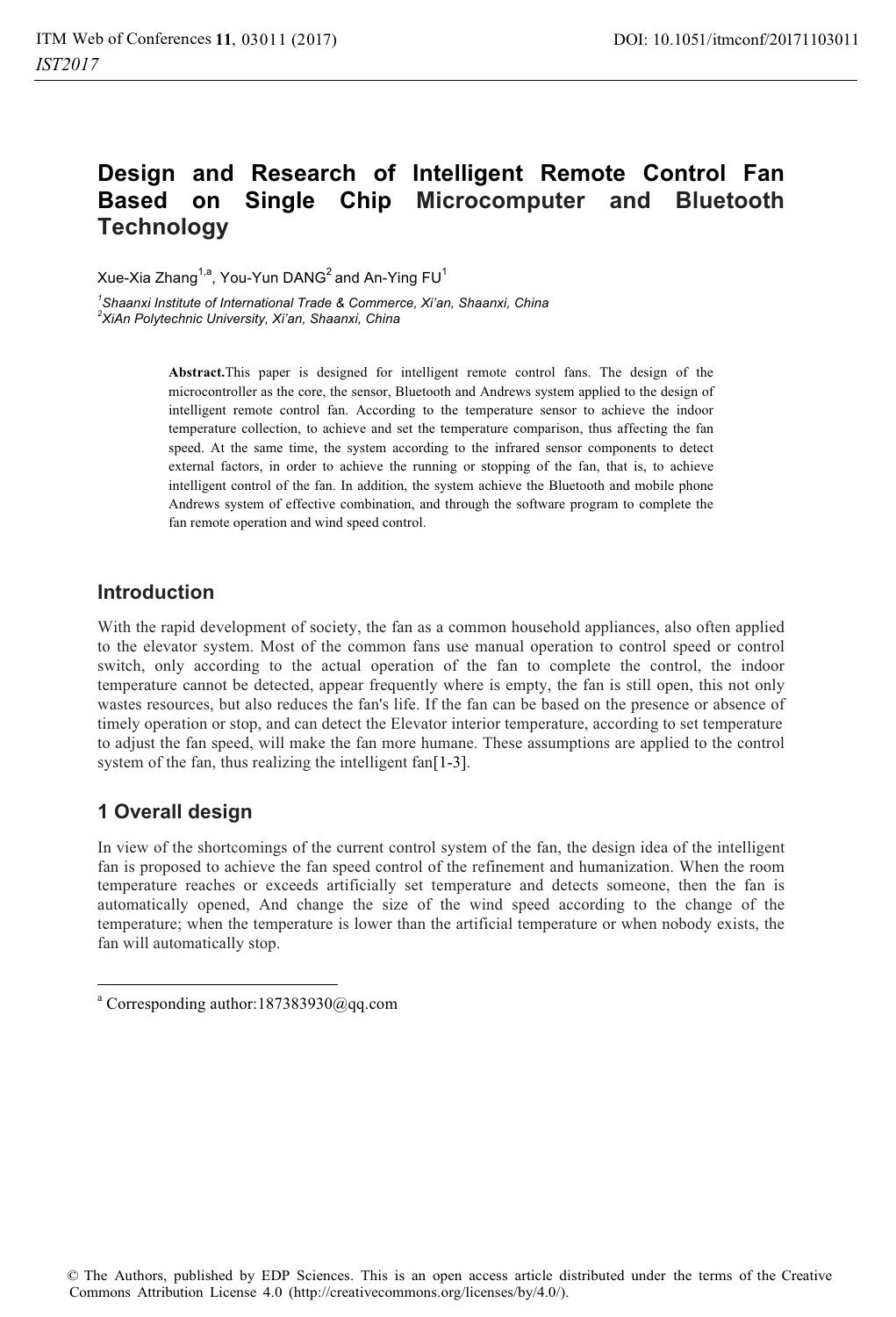Through the analysis of the fan control system, the overall design method of intelligent fan is put forward. This design mainly implements the following functions:

(1) Wind speed control function: According to the set temperature to achieve the motor speed control, adjust the wind speed of the fan, to achieve better cooling effect.

(2) Remote control function: through the mobile phone Andrews client and Bluetooth technology for remote control of the fan speed, operation, stop and other operational status.

(3) Real-time temperature display function: real-time monitoring of the current ambient temperature through the sensor, and through the display terminal shows the current indoor temperature and the set temperature, according to reference the indoor temperature, user-friendly set the temperature at which the fan is on[4-7].

System overall design block diagram shown in Figure 1, the hardware consist of the STC15F2K61S2 microcontroller, infrared temperature sensor and Bluetooth devices. Through the infrared temperature sensor to detect the existence of people, and the STC15F2K61S2 microcontroller get the person's information, then control fan to start or stop, while the fan starts to detect the current room temperature and display on the monitor. Through the Bluetooth module connected Andrews client to the fan, transmit the corresponding information to control the fan, to achieve remote control of the fan.



**Figure 1.** System design block diagram

### **2 Hardware circuit design**

#### **2.1 SCM control module**

Intelligent remote control fan use STC15F2K61S2 microcontroller as the core controller to control and coordinate the normal operation of the entire system. DS1302 clock real-time module to achieve real-time display temperature and timing function, STC15F2K61S2 microcontroller receiving the accurate time information through the DS1302 to control timing program, and complete the remote control intelligent fan timing system.

The pins of X2 and X1 of the DS1302 external crystal oscillator circuit to generate the reference clock signal, through the frequency to get accurate second signal, to achieve the timing function, thereby improving the stability and efficiency.

#### **2.2 Temperature detection feedback and display module**

Select the DS18B20 temperature sensor to achieve real-time temperature detection. By shielding or detecting the reflected beam, the photoelectric sensor cycle scan to collect human infrared information, when detect the information of the human and reach the set temperature, the external information is transmitted to the STC15F2K61S2 single chip microcomputer, and which control to open the fan instructions. When a person's presence is detected and the state lasts for a long period of time, the fan automatically turns off to conserve energy.

Through an input line DQ achieve to information transfer between DS18B20 and the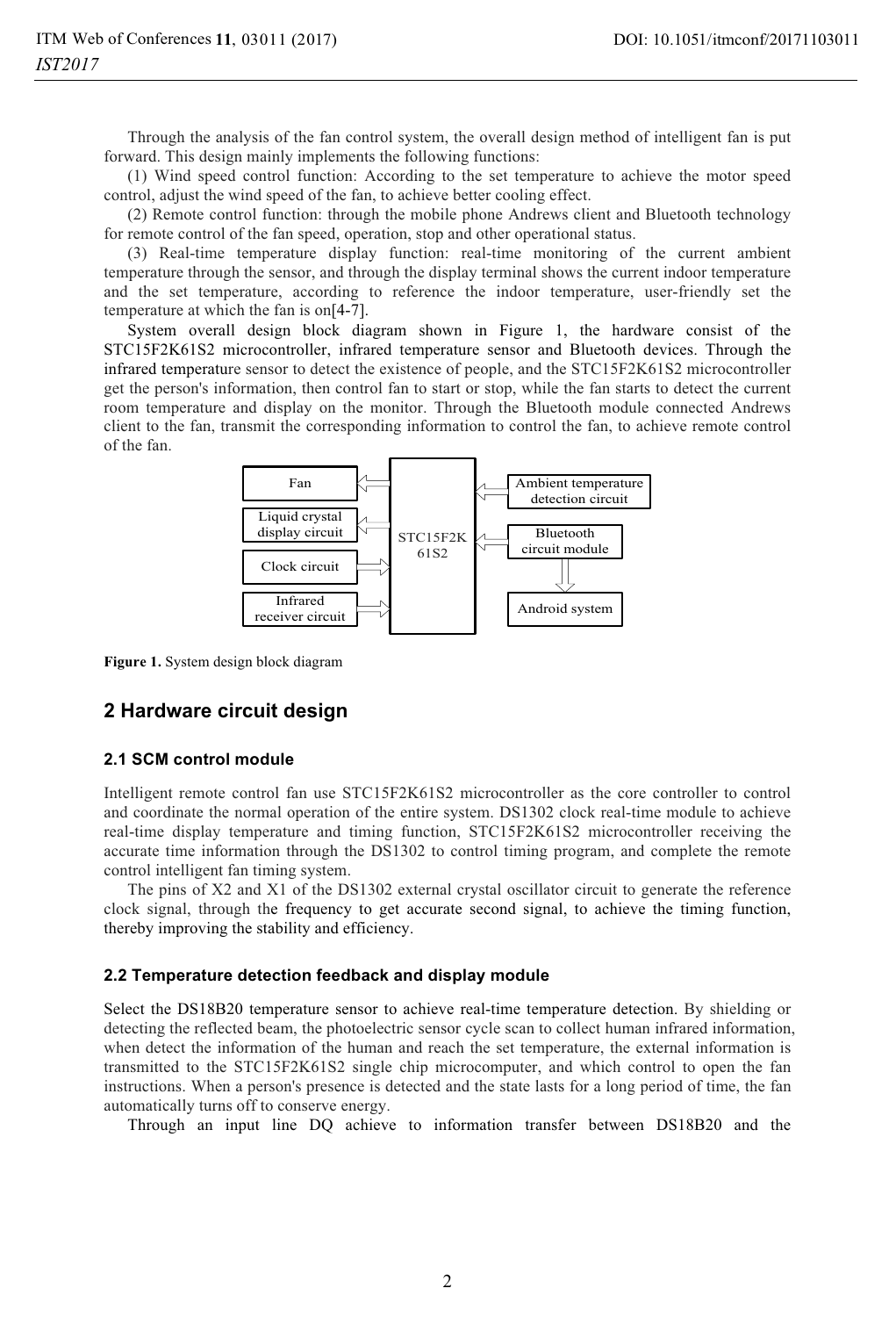microcomputer, a 10K ohm resistor in series, then connect the input to the P13 port of the microcontroller and transmit the temperature information. The OUT pin of the photoelectric switch connect to P32 pin of microprocessor. The reset pin RST of LCD5110 connect to the P14 port, DIN pin as the data input connect to P17 port [8-13].

#### **2.3 Motor control module**

Controlling the motor is an important aspect of the overall control system. which achieves the control of the fan speed. STC15F2K61S2 chip contains PWM module, obtain temperature information from the DS18B20, according to the different set temperature, output different PWM to L298N, the driver module L298N will have a different PWM and speed corresponding to it, then change the terminal voltage, in other words, the fan drive voltage changes, which will be transmitted to the fan can control the fan speed, obtain to the set temperature, the fan speed is almost close to the infinitely variable speed.

OUT1 and OUT2 of L298N, as the fan data input and output,  $IN +$  and  $IN -$  are connected to the power and ground, and the EN pin connect to the microcontroller P13 port, by receiving the microcontroller output PWM signal to control the motor speed[14].

#### **2.4 Bluetooth technology control module**

Implant Bluetooth module and Andrews client in the design, so that people can remotely remote control the fan. The TXD side of the Bluetooth module is connected to the RXD terminal in the microcontroller, and the RXD terminal in the Bluetooth module is connected to the TXD terminal in the microcontroller. The Bluetooth module is operated by two-way communication to the chip and the handset, and transmitted to the microcontroller via Bluetooth Of the data, and receive feedback from the Bluetooth phone[15].

The Bluetooth module is operated by both hardware and software, you can control the fan through the mobile phone operation, Not only can achieve the timing of fan work, you can also set the temperature control fan speed.

### **3 Design of the software program**

In order to realize the intelligent control of the fan, the main program of the system consists of module initialization program, infrared photoelectric display program, Bluetooth control program, temperature detection program and LCD display program and so on. The main program flow chart shown in Figure 2.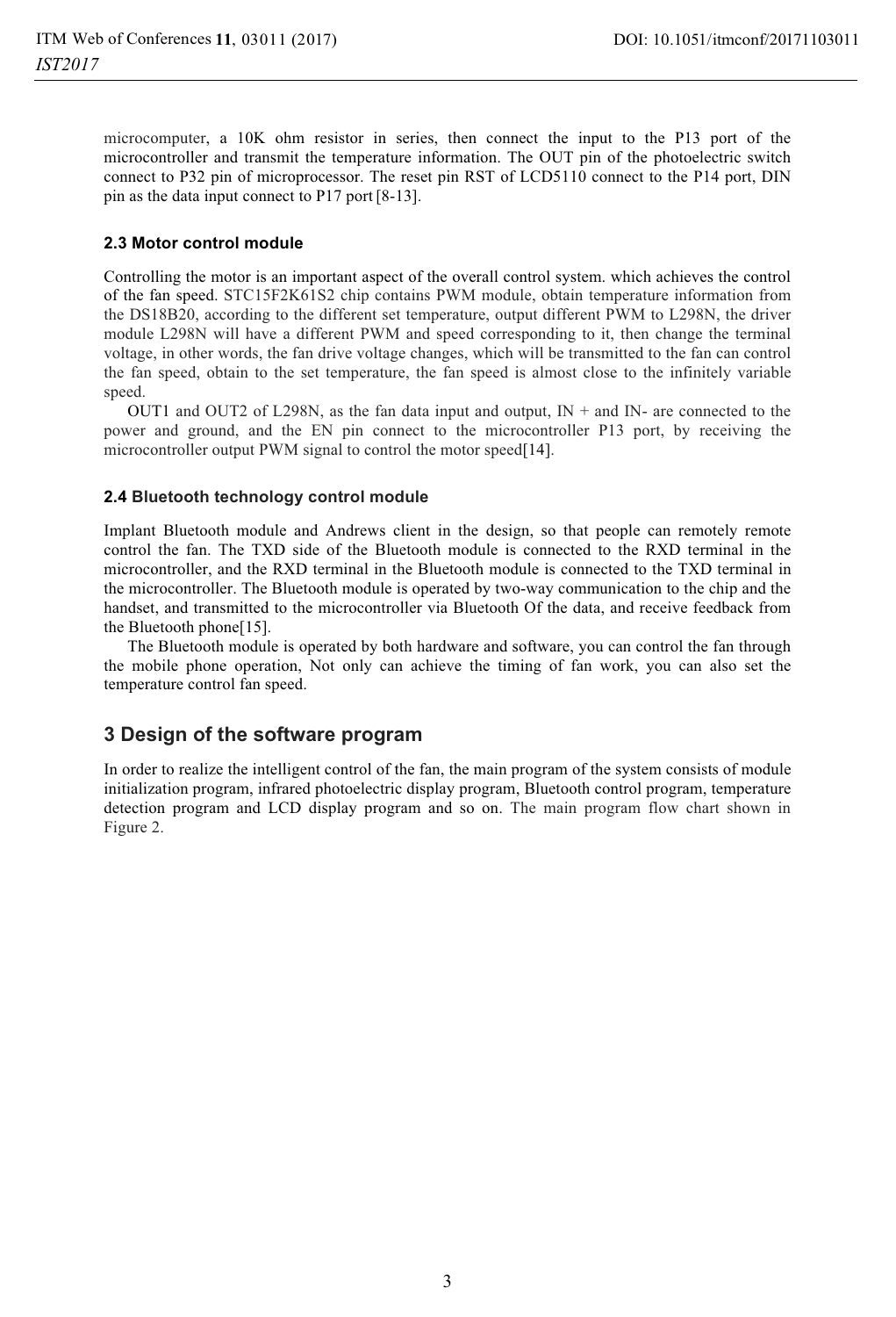

#### **Figure 2.** Main program flow chart

After the DS18B20 has initialized the data, it starts to measure the temperature and set the corresponding parameters. The internal temperature processing system calls the corresponding control program to make internal judgment, output the data and display it through the LCD. Digital temperature sensor module program flow chart shown in Figure 3.





The microcontroller STC15F2K61S2 controls the DS1302 by calling the corresponding driver programs. The program completes the definition of the address of the DS1302 register and writes the control words, and reads the data in the DS1302 register. Initialization of DS1302 causes SCLK to be low, and when set to high, data transfer begins. I / O line data on the rising edge of SCLK is sent to the DS1302, write DS1302 program flow chart shown in Figure4.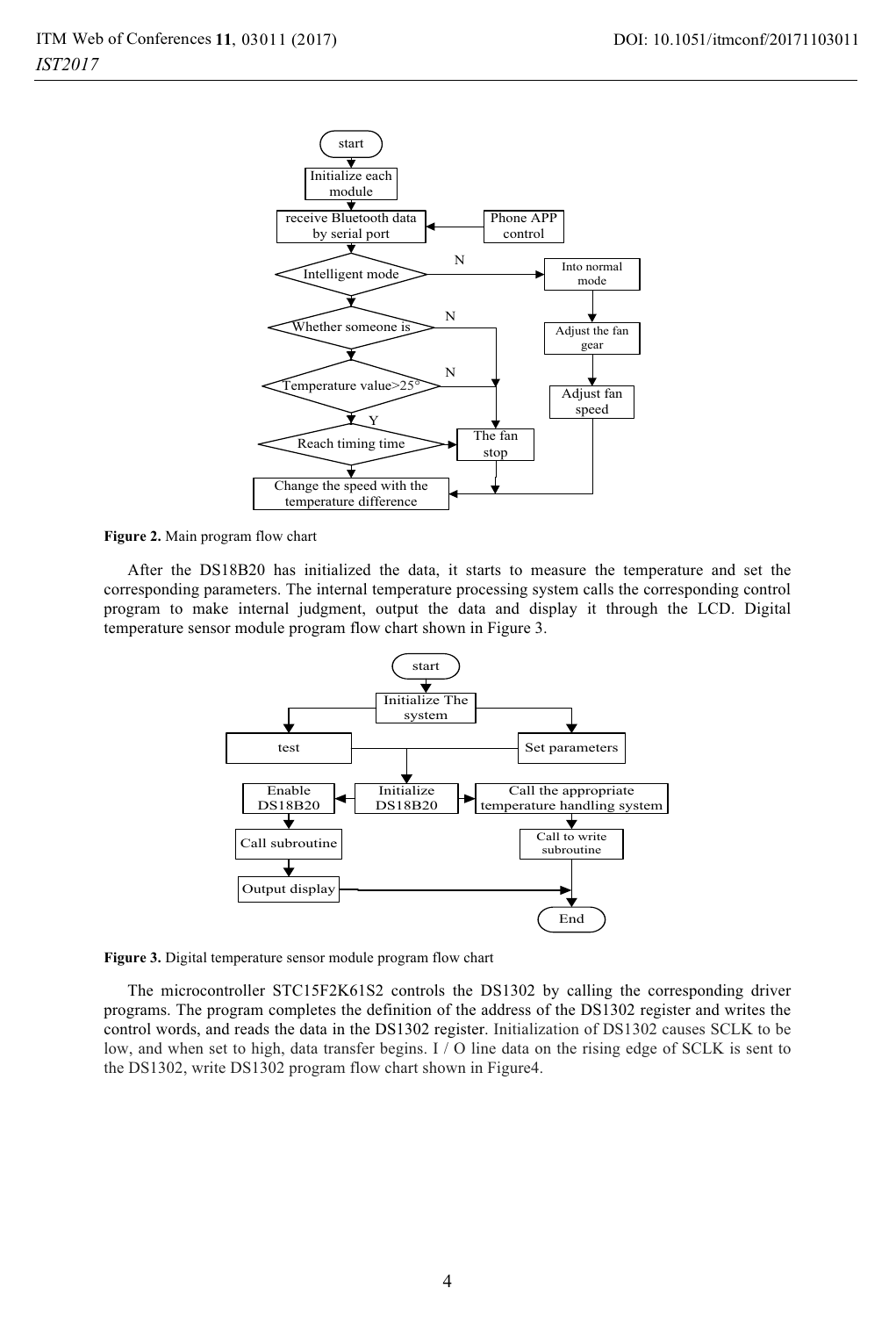

**Figure 4.** Write DS1302 program flow chart

The protocol of host control interface is the interface between the host's HCI driver and the control host located between the firmware of the Bluetooth communication module, which is included in the Bluetooth protocol stack and used in the hardware part of the Bluetooth communication module. RTS / CTS is used to prevent temporary UART buffer overflow. Bluetooth data transceiver system program flow shown in Figure 5.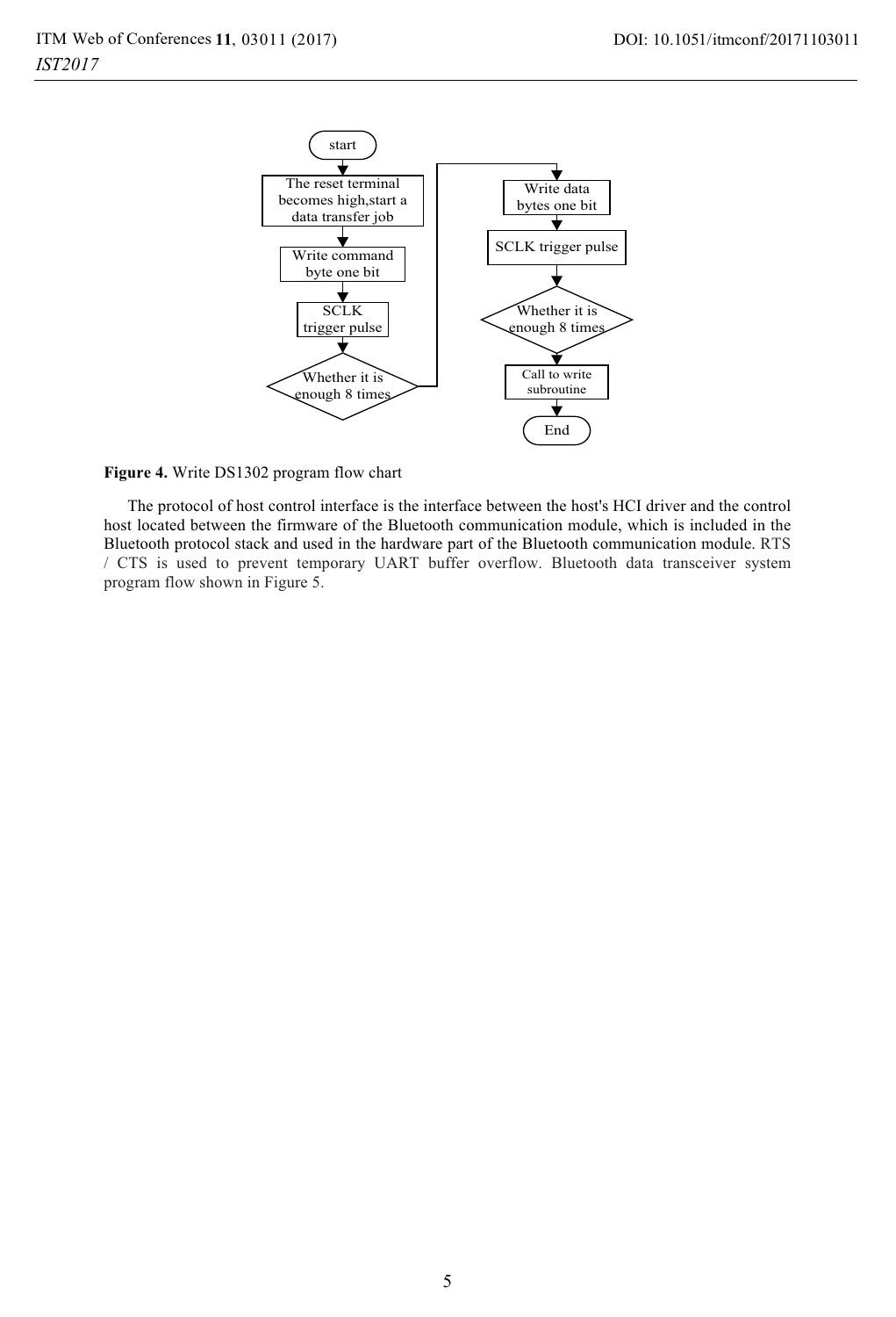

**Figure 5.** Bluetooth data transceiver system program flow chart

### **4 System debugging**

According to the system circuit schematic manual welding circuit, and implante the program into system. Turn on the power, start the fan switch, adjust the fan running mode, so that it works in the general mode that is the normal fan of the manual speed mode, by adjusting the fan gear, change the fan speed. Start the second mode of operation that is intelligent mode, through the Bluetooth technology for remote control, the monitor shows the current room temperature of  $25\Box$ , set the temperature abover than the room temperature, the sensor detected the information of pepole , turn on the fan. If the room temperature is belower than the set temperature, the fan stops rotating, which plays a very good temperature control.

### **5 Summary**

The intelligent fan in the system can be adjusted speed according to the temperature changes, but also according to the presence of room to the conver the switch; Combined with Bluetooth technology, install Andrews client that specially designed for this fan, you can achieve the remote control. The microcontroller process the data, and compare set temperature and indoor temperature, determine whether the fan is turned on, in order to determine the fan speed corresponding self-set temperature. Will be applied to the elevator design process, can play a ventilation, cooling and energy saving role.